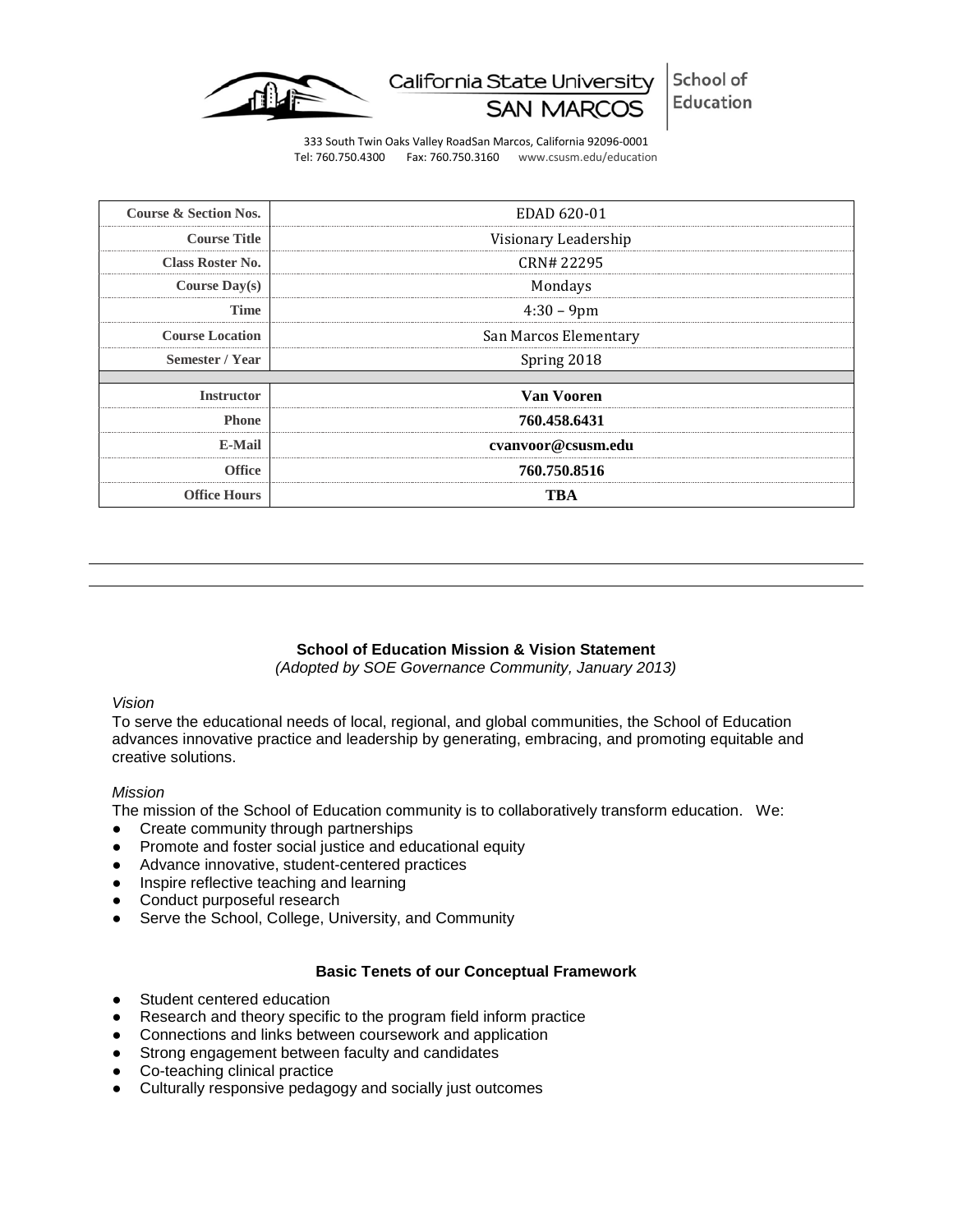## COURSE DESCRIPTION

This course guides the candidate to develop an actionable and sustainable vision of teaching and learning that is responsive to the changing context of a given school and local education agency, including the ability to lead others in collaboratively developing, implementing, and evaluating the vision. Candidates will reflect upon and articulate their knowledge, skills, and dispositions in leading diverse school communities in the 21<sup>st</sup> century.

## **Course Prerequisites**

None.

## **Course Objectives**

- 1. Develop strategies to include the broader community and experience various school communities including families, agencies, and community organizations
- 2. Demonstrate the ability to network with other professionals to improve personal knowledge and skills necessary for the job of a school administrator.
- 3. Demonstrate the skills of communicating information through a variety of media.
- 4. Visit schools to understand the variable political, social, economic, and cultural contexts of K-12 education in our communities
- 5. Communicate and debate the major theories and concepts in educational leadership including current educational issues.
- 6. Demonstrate a level of preparation to apply for a position in educational leadership.

## **Unique Course Requirements (optional)**

There are several field trips during class time to schools in this course.

## **Required Texts**

Select from one of the three texts to read and discuss in a group:

Burgess, S. & Houf, B. (2017). *Lead Like a Pirate*. San Diego, CA: Dave Burgess Consulting.

- Casas, J. (2017). *Culturalize*: *Every Student. Every Day. Whatever it Takes*. San Diego, CA: Dave Burgess Consulting.
- Whitaker, T. (2013). *What Great Principals Do differently: 18 Things That Matter Most* (2nd ed). New York, NY: Routledge.

In addition, please stay informed by regularly reading:

- *Education Week*
- ACSD newsletters
- Articles posted on Cougar Courses

## **STUDENT LEARNING OUTCOMES**

CCTC Standards, 2016. California Administrator Performance Expectations (CAPEs)

CAPE 13: Reflective Practice

CAPE 16: Understanding and Community Policy

CAPE 17: Representing and Promoting the School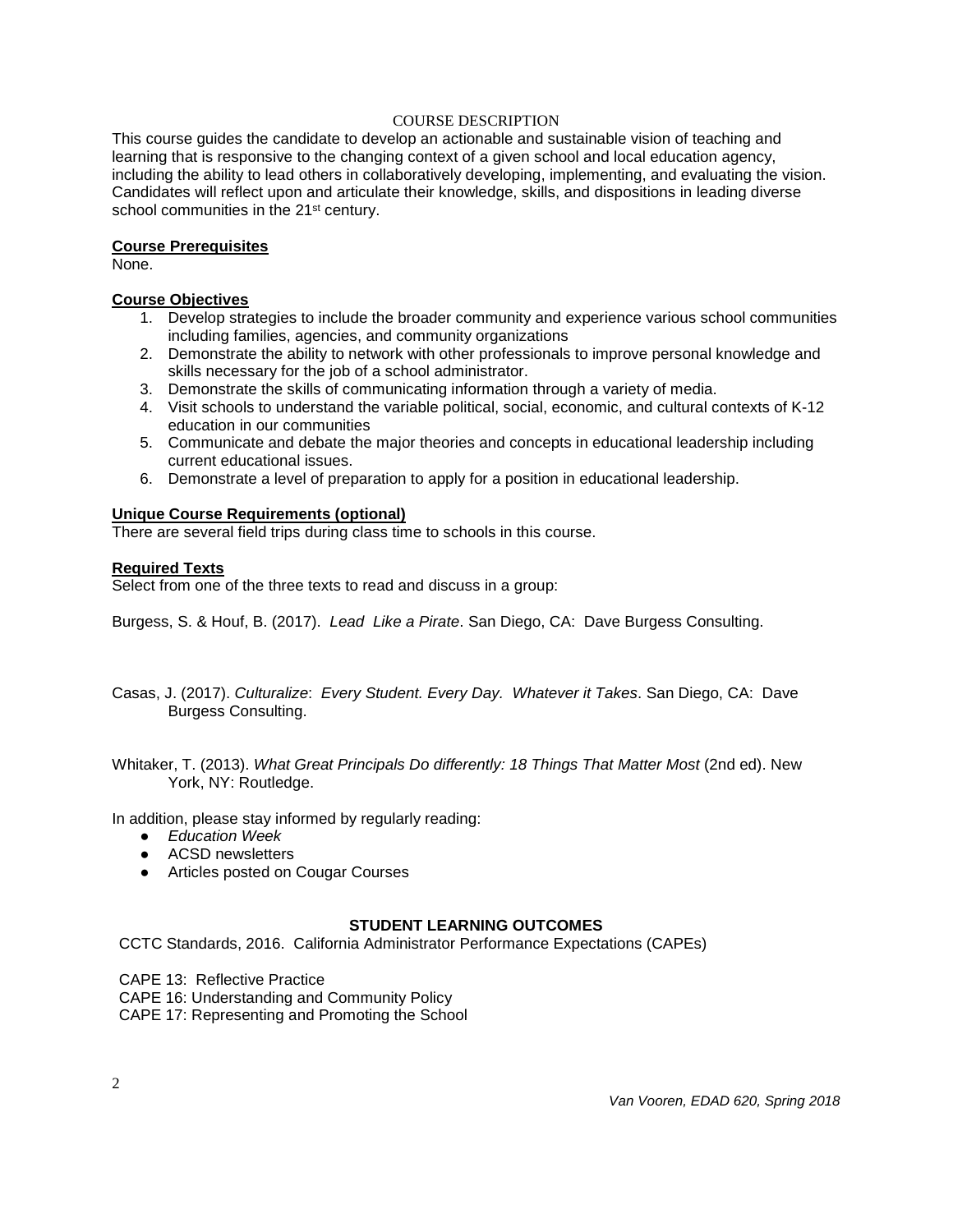## **GENERAL CONSIDERATIONS**

#### **Assessment of Professional Dispositions**

Assessing a candidate's dispositions within a professional preparation program is recognition that teaching and working with learners of all ages requires not only specific content knowledge and pedagogical skills, but positive attitudes about multiple dimensions of the profession. The School of Education has identified six dispositions – social justice and equity, collaboration, critical thinking, professional ethics, reflective teaching and learning, and life-long learning—and developed an assessment rubric. The Preliminary Administration Services credential has two additional dispositions: visionary and ready to lead. For each dispositional element, there are three levels of performance *unacceptable*, *initial target*, and *advanced target*. The description and rubric for the three levels of performance offer measurable behaviors and examples.

The assessment is designed to provide candidates with ongoing feedback for their growth in professional dispositions and includes a self-assessment by the candidate. The dispositions and rubric are presented, explained and assessed in one or more designated courses in each program as well as in field study experiences. Based upon assessment feedback candidates will compose a reflection that becomes part of the candidate's portfolio. Candidates are expected to meet the level of *initial target* during the program.

#### **School of Education Attendance Policy**

Due to the dynamic and interactive nature of courses in the School of Education, all candidates are expected to attend all classes and participate actively. At a minimum, candidates must attend more than 80% of class time, or s/he may not receive a passing grade for the course at the discretion of the instructor. Individual instructors may adopt more stringent attendance requirements. Should the candidate have extenuating circumstances, s/he should contact the instructor as soon as possible. *(Adopted by the COE Governance Community, December, 1997).* .

#### **Students with Disabilities Requiring Reasonable Accommodations**

Students with disabilities who require reasonable accommodations must seek approval for services by providing appropriate and recent documentation to the Office of Disability Support Services (DSS). This office is in Craven Hall 4300, contact by phone at (760) 750-4905, or TTY (760) 750-4909. Students authorized by DSS to receive reasonable accommodations should meet with their instructor during office hours. Alternatively, in order to ensure confidentiality, in a more private setting.

#### **All University Writing Requirement**

This course meets the university's writing requirement of at least 2500 words. Students are expected to use academic writing style consistent with graduate level courses. Written assignments will include out of class assignments as well as in class assignments.

#### **CSUSM Academic Honesty Policy**

"Students will be expected to adhere to standards of academic honesty and integrity, as outlined in the Student Academic Honesty Policy. All written work and oral presentation assignments must be original work. All ideas/materials that are borrowed from other sources must have appropriate references to the original sources. Any quoted material should give credit to the source and be punctuated with quotation marks.

Students are responsible for honest completion of their work including examinations. There will be no tolerance for infractions. If you believe there has been an infraction by someone in the class, please bring it to the instructor's attention. The instructor reserves the right to discipline any student for academic dishonesty in accordance with the general rules and regulations of the university. Disciplinary action may include the lowering of grades and/or the assignment of a failing grade for an exam, assignment, or the class as a whole."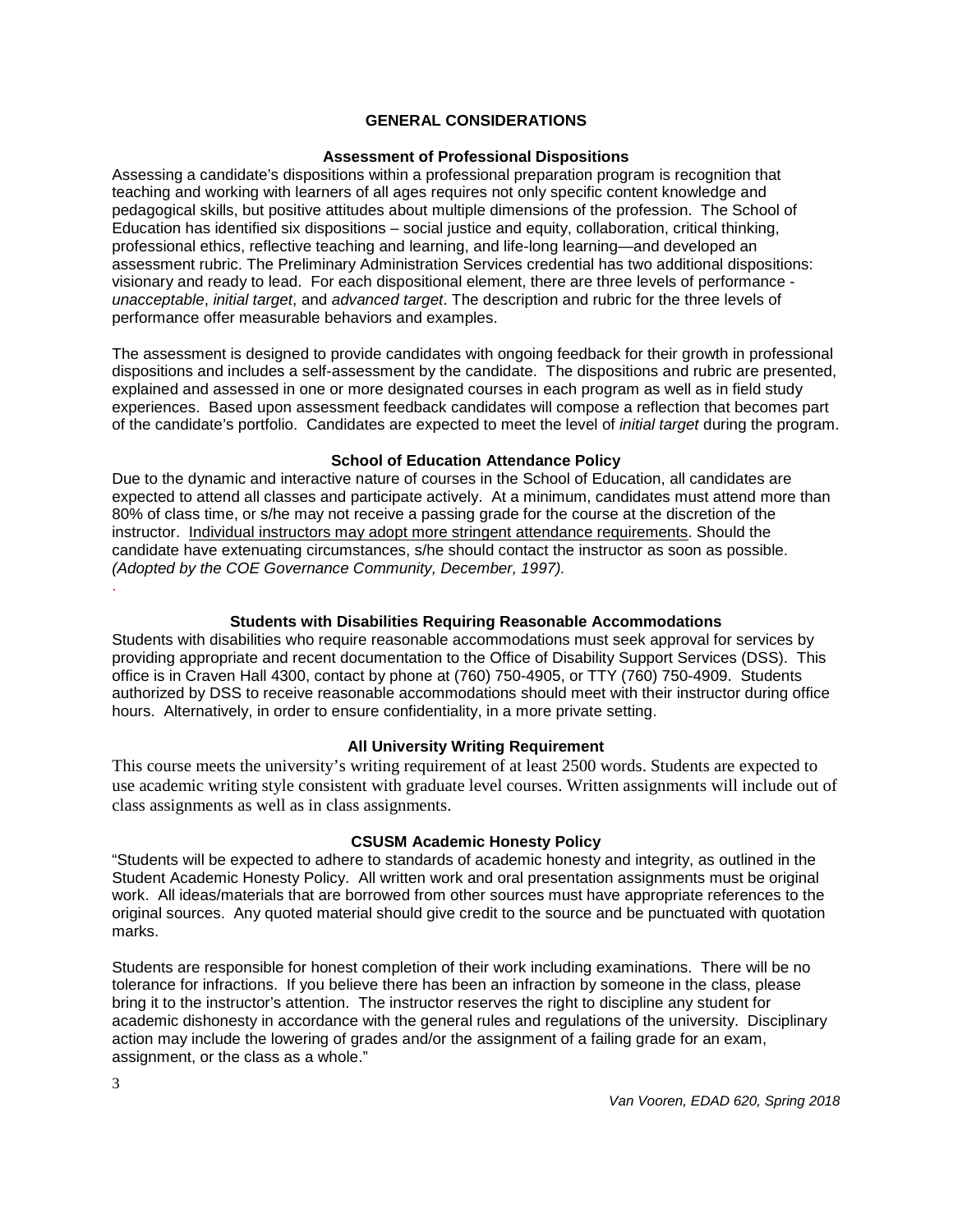Incidents of Academic Dishonesty will be reported to the Dean of Students. Sanctions at the University level may include suspension or expulsion from the University.

## **Plagiarism:**

As an educator, it is expected that each candidate will do his/her own work, and contribute equally to group projects and processes. Plagiarism or cheating is unacceptable under any circumstances. If you are in doubt about whether your work is paraphrased or plagiarized see the Plagiarism Prevention for Students website [http://library.csusm.edu/plagiarism/index.html.](http://library.csusm.edu/plagiarism/index.html) If there are questions about academic honesty, please consult the University catalog.

#### **Use of Technology**

Candidates are expected to demonstrate competency in the use of various forms of technology (i.e. word processing, electronic mail, Moodle, use of the Internet, and/or multimedia presentations). Specific requirements for course assignments with regard to technology are at the discretion of the instructor. Keep a digital copy of all assignments for use in your teaching portfolio. All assignments will be submitted online, and some will be submitted in hard copy as well. Details will be given in class.

#### **Electronic Communication Protocol**

Electronic correspondence is a part of your professional interactions. If you need to contact the instructor, e-mail is often the easiest way to do so. It is my intention to respond to all received e-mails in a timely manner. Please be reminded that e-mail and on-line discussions are a very specific form of communication, with their own nuances and etiquette. For instance, electronic messages sent in all upper case (or lower case) letters, major typos, or slang, often communicate more than the sender originally intended. With that said, please be mindful of all e-mail and on-line discussion messages you send to your colleagues, to faculty members in the School of Education, or to persons within the greater educational community. All electronic messages should be crafted with professionalism and care. Things to consider:

- Would I say in person what this electronic message specifically says?
- How could this message be misconstrued?
- Does this message represent my highest self?
- Am I sending this electronic message to avoid a face-to-face conversation?

In addition, if there is ever a concern with an electronic message sent to you, please talk with the author in person in order to correct any confusion.

## **COURSE REQUIREMENTS**

The following factors will be considered in determining a final grade:

| <b>Assignment</b>                                         | Due date | <b>Grade points</b> |
|-----------------------------------------------------------|----------|---------------------|
| Participation and engagement:                             | On-going | 25                  |
| Active discussion in book groups, mock interviews,        |          |                     |
| and school visitations                                    |          |                     |
| <b>Philosophical chairs:</b>                              |          |                     |
| Several times during the course students will             | On-going | 10                  |
| participate in an active debate on a current topic listed |          |                     |
| in advance from the syllabus.                             |          |                     |
| Professional leadership resume:                           |          |                     |
| Students will design a professional resume with a lens    | April 23 | 15                  |
| on their leadership skills and knowledge.                 |          |                     |
|                                                           |          |                     |
| Leadership platform paper:                                |          |                     |
| A 2-3 page paper describing your philosophy on a          | April 30 | 15                  |
| school leader's primary mission.                          |          |                     |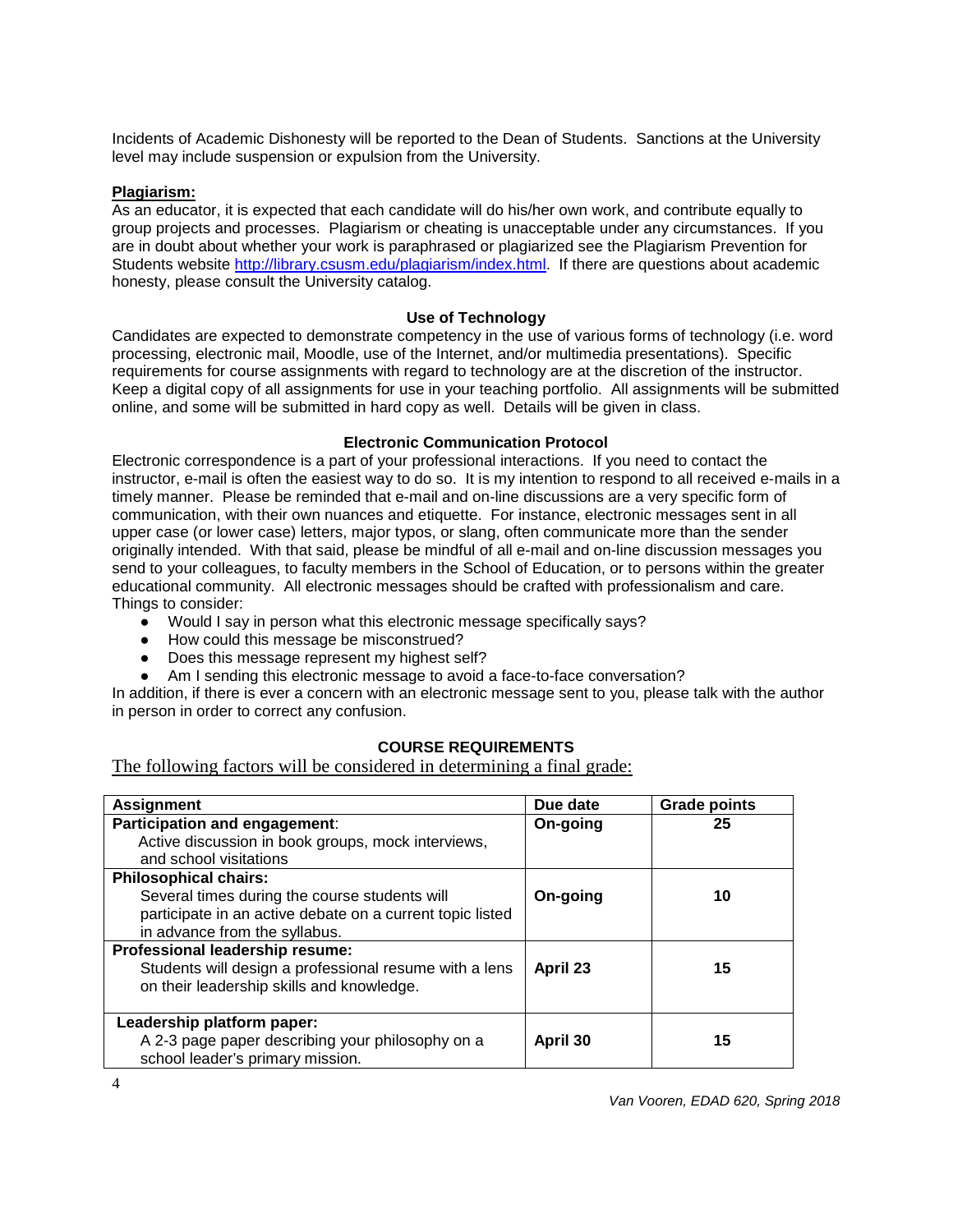| <b>Electronic Portfolio:</b><br>A final portfolio of student work including the resume,<br>leadership platform, evidence of meeting the six<br>standards, and reflections. | May 7 | 25  |
|----------------------------------------------------------------------------------------------------------------------------------------------------------------------------|-------|-----|
| <b>Book Group Presentation</b><br>As a group, teach the rest of the class the most<br>important things you learned from your reading.                                      | May 7 | 10  |
| Total                                                                                                                                                                      |       | 100 |

Note: All assignments must be submitted electronically on Cougar Courses on or before due dates and times.

# **Grading Standards**

Final course grades will be based on the following grading scale:

 $A = 93\% - 100\%$  $A = 90\% - 92\%$  $B+=87\% - 89\%$  $B = 83\% - 86\%$  $B - 80% - 82%$  $C+= 77\% - 79\%$  $C = 73% - 76%$  $C = 70% - 72%$  $D = 60\% - 69\%$  $F =$  below 60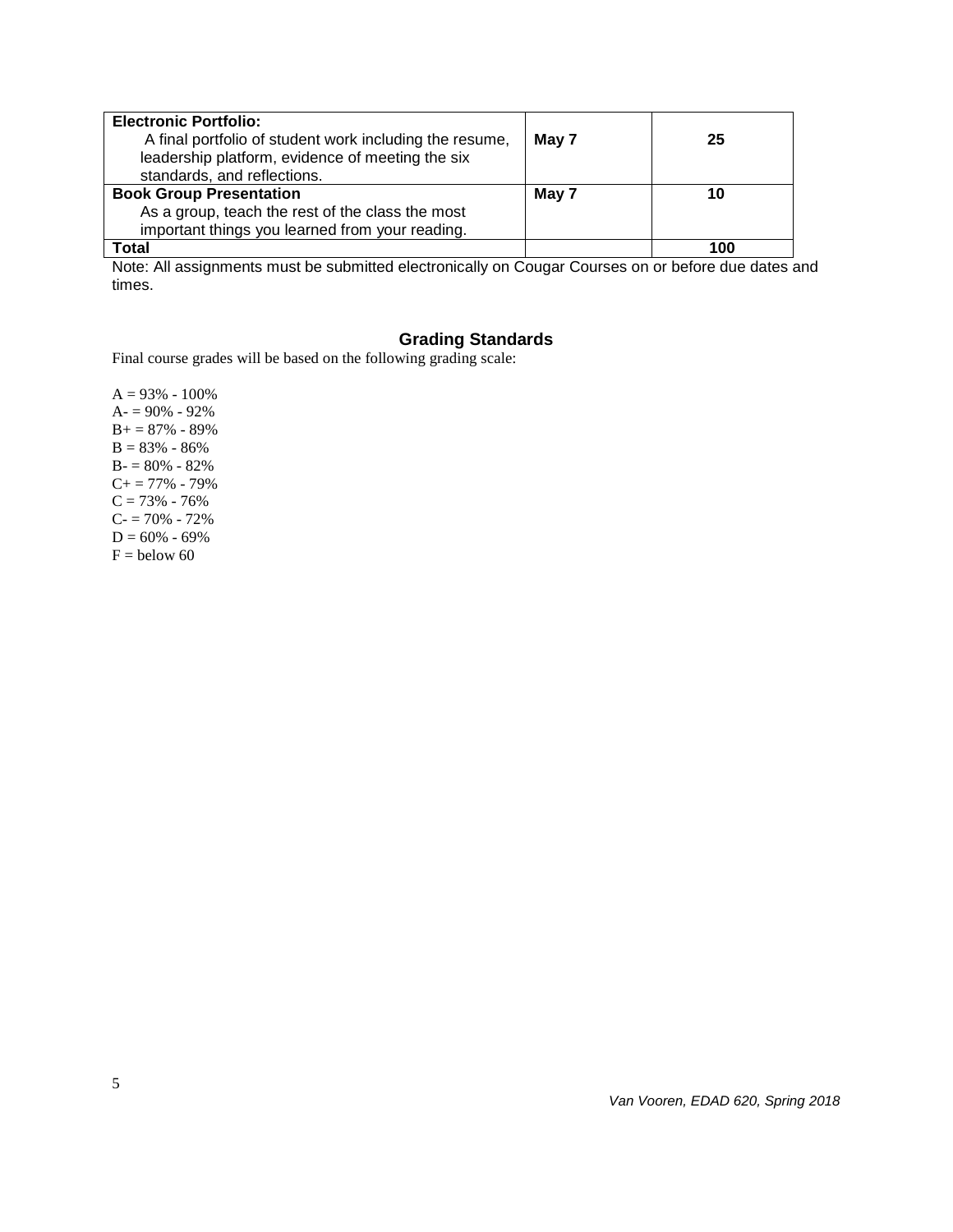## **SCHEDULE/COURSE OUTLINE**

| <b>Date</b>          | <b>Topic</b>                                                                                                                                                                                                                                                                                                                                                                                                                                                                                                                                                                                                                 | <b>Assignment (if any)</b>                                                                                                                                                                                                                                                                                                             |
|----------------------|------------------------------------------------------------------------------------------------------------------------------------------------------------------------------------------------------------------------------------------------------------------------------------------------------------------------------------------------------------------------------------------------------------------------------------------------------------------------------------------------------------------------------------------------------------------------------------------------------------------------------|----------------------------------------------------------------------------------------------------------------------------------------------------------------------------------------------------------------------------------------------------------------------------------------------------------------------------------------|
| Session 1<br>3/5/18  | Meet at SME<br>Overview of class structure and<br>$\bullet$<br>assignments<br>Create the book reading groups<br>$\bullet$<br>and develop timeline<br>Discuss the contemporary issues<br>$\bullet$<br>for the context map<br>Investigate the schools we will<br>$\bullet$<br>visit and pose questions to collect<br>for the speaker<br>Pilot the philosophical chairs<br>debate format: Federal funding<br>for education should be able to go<br>to any institution, private or public.<br>Discuss the interview question<br>$\bullet$<br>format<br>Train in Google Sites/ Weebly<br>$\bullet$<br>Electronic portfolio set up | Prepare for next week's school visit as<br>$\bullet$<br>if you were applying for a job there.<br>Prepare to participate in the<br>philosophical debate for both the pro<br>and the con side of the discussion.                                                                                                                         |
| Session 2<br>3/12/18 | Meet at<br>Interview with leadership<br>$\bullet$<br>School tour<br>$\bullet$<br>Philosophical chairs debate topic:<br>$\bullet$<br>Schools competing for students<br>through special programs,<br>magnets, charters, facilities, etc.<br>is healthy for the educational<br>environment<br>Small group book discussion                                                                                                                                                                                                                                                                                                       | Prepare for a school visit as if you<br>$\bullet$<br>were applying for a job there.<br>Prepare to participate in the<br>philosophical debate for both the pro<br>and the con side of the discussion.                                                                                                                                   |
| 3/19/18<br>No School | <b>CSUSM Spring Break</b>                                                                                                                                                                                                                                                                                                                                                                                                                                                                                                                                                                                                    |                                                                                                                                                                                                                                                                                                                                        |
| Session 3<br>3/26/18 | Online session: See Cougar Courses for<br>assignment                                                                                                                                                                                                                                                                                                                                                                                                                                                                                                                                                                         |                                                                                                                                                                                                                                                                                                                                        |
| Session 4<br>4/2/18  | Meet at<br>Interview with the principal: Albert<br>Ngo School tour<br>Interview question practice<br>Philosophical chairs debate topic:<br>A teacher's contribution to student<br>growth should have an impact on<br>his or her teacher evaluation<br>Small group book discussion<br>Partner work: Final portfolio,<br>standard 1 reflection document<br>discussion                                                                                                                                                                                                                                                          | Prepare for a visit to a school site as if<br>$\bullet$<br>you were applying for a job there.<br>Prepare to participate in the<br>philosophical debate for both the pro<br>and the con side of the discussion.<br>Read and be prepared to discuss<br>your small group book.<br>Participate in small group discussion<br>on Standard 1. |
| Session 5<br>4/9/18  | Meet at Valley MS<br>Guest speaker: Principals of<br>Valley and Magnolia Elementary                                                                                                                                                                                                                                                                                                                                                                                                                                                                                                                                          | Prepare for a visit a school campus as<br>if you were applying for a job there.                                                                                                                                                                                                                                                        |